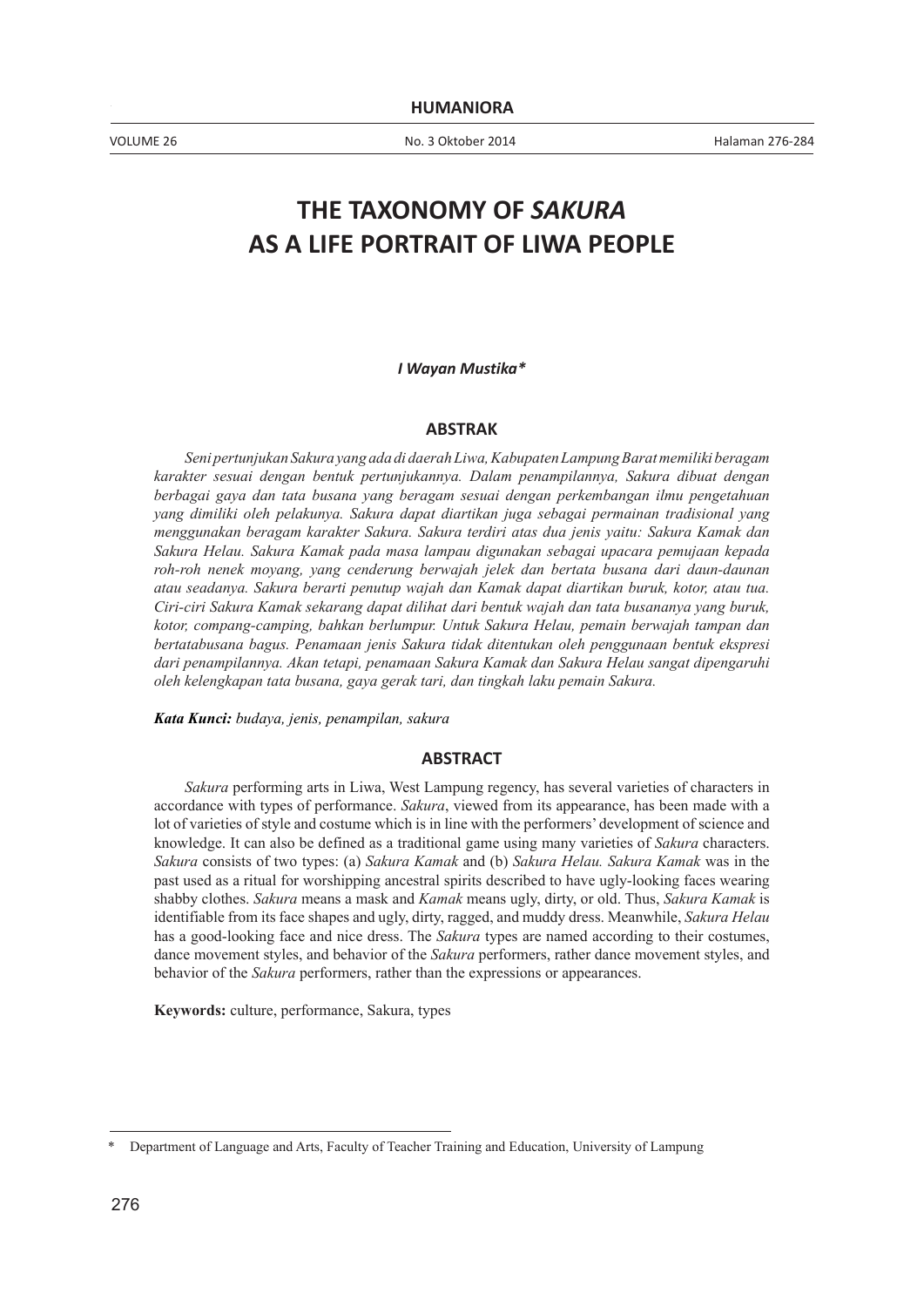## **INTRODUCTION**

The development era, which is also called modernization era, has brought both positive and negative impacts to human beings. Those who are against the concept of development will be likely fall into slavery. Since one can easily get something desired, even a total service for satisfisfaction, one tends to set aside process which is supposed to be a conscious effort of learning. If more people become reluctant to carry out a process, they will produce less. For example, the cultural products as the products of man's creativity is now "idle" because the promoters have been experiencing a very radical transition.

In the past, performing arts was a cultural event. People should keep it alive as cultural knowledge can help with the formation of national characters and mutual respect. However, what happens to *Sakura* culture in Lampung province is that most people, especially young generation, no longer recognize it as belonging to Lampung. Today, it is hard to find a place to discover this culture. Despite the fact that Sakura is still around us, yet only few people are interested to know more about it.

*Sakura* art in Liwa has some forms of appearances and facial characters depending on the knowledge of the performers. It is in line with Hauser's proposition that arts have something to do with knowledge and the whole intellectual structure which is the imitation of the original (1982:6). When performed, Sakura still attracts the audience who are attending the public celebrationusually called *Sakura* festival, an annual event which falls on Eid Al Fitr. The government of West Lampung regency as well as the government of Lampung province make it into a local tourism event. Therefore, it becomes an icon of the life of Liwa people.

How is the taxonomy of *Sakura* performing arts as a life portrait of Liwa people? The observation applies Performance Studies approach by Richard Schechner, viewing a performance from diverse elements of performance such as forms of characters, appearances, meanings of

ritual, game, and entertainment (Schechner, 2002:2). It uses an approach of performing arts function to investigate the life portrait of Liwa people in *Sakura* performance. The secondary functions of performing arts are: (1) as a means of strengthening people's solidarity, (2) as a means of generating sense of national solidarity, (3) as a medium of mass communication, (4) as a medium of religious propaganda, (5) as a medium of political propaganda, (6) as a medium of government's programs propaganda ( Soedarsono, 2001:170-172).

As previously described, the art of *Sakura* basically had functions and meaning closely related to the lives of its supporters in the past. For West Lampung people with *saibatin* customs, it is a means of connecting people. This is assumed as a principal explanation of performing arts functions. Therefore, the data were well selected to make sure that they are empirical (Mustika, 2007:138).

The objective of this writing is to reveal, review, and provide information that Liwa people have performing arts with a face mask as a means of performance. The local people call it *Sakura*. The data collection applies two methods, field and literature studies. The field study conducts observation and interview. The observation on the product of *Sakura* includes types of Sakura and taxonomy or classification of *Sakura*. The observation uses video recordings and photography. The main informants are those having good knowledge on the existence of *Sakura* performance, such as local custom leaders, the doers or players of *Sakura* itself, and the experts from four villages: Kenali, Kegeringan, Canggu, and Kuta Besi villages. In addition, other informants include academicians, arts agencies (government of West Lampung regency), and the local people. The procedures for obtaining data from the informants are: (1) obtaining a permit to collect data, (2) getting further information on the data and local custom leaders' names, dance studio owners, *Sakura* players, Public Relation Division, inspectors of the government of West Lampung regency, (3) paying a visit to the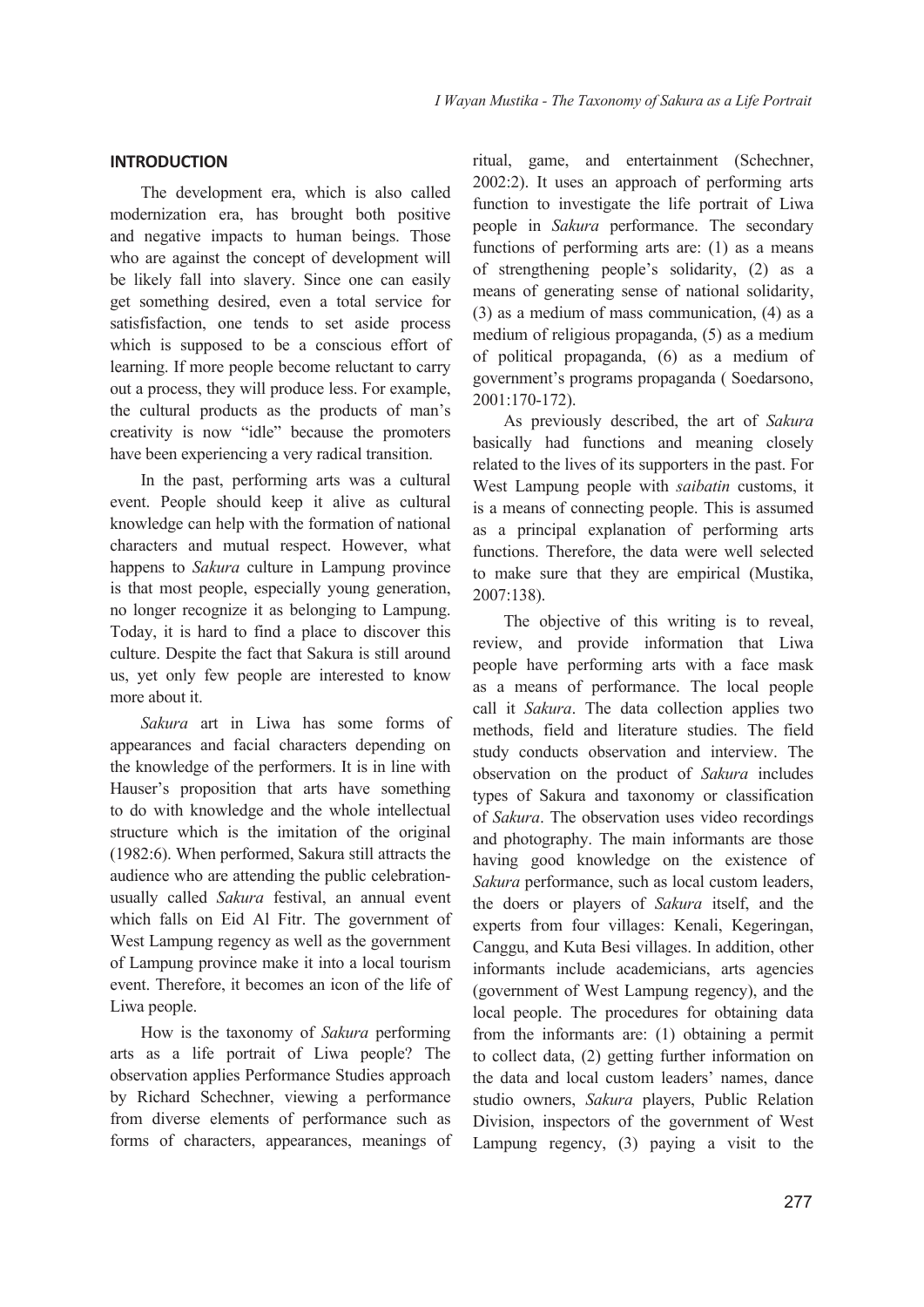informant's houses and having an interview with them (Herusantoto, 2003:3). The interview uses open ended questions to obtain as many data as possible.

The field study records the entire data collection activities sistematically. The activity of recording can be classified into descriptive and reflective recordings. Descriptive notes are presented on a number of dimensions: (1) physical appearance, (2) reconstructed dialogues that make the interactive situation become natural, (3) physical environment, (4) a special study presented, (5) detailed description of the activities, (6) researcher's behaviour, thoughts, and feelings. The data collection through observation and interview methods uses some instruments such as stationary, a camera, and an audio recorder.

Literature study obtains written sources about *Sakura* from books, magazines, newspapers, and others. It is supported with oral data obtained from the informants related to types, taxonomy, functions, meanings, and forms of *Sakura* performance.

The data analysis to answer the research problems combines the results from literature study and interview on *Sakura* taxonomy as a life portrait of Liwa people. It analyzes the shapes or facial characters of *Sakura* through *physiognomy*  by carefully observing individual characteristics in the form of facial lines such as eyes, eyebrows, mouth, cheeks, nose, which are associated with its characters (Corson, 1975:13).

## **THE TAXONOMY OF** *SAKURA*

*Sakura* can be defined as a traditional game using various characters. It consists of two types, *Sakura Kamak* and *Sakura Helau*. The naming of the *Sakura* is not determined by the application of *Sakura's* expressions viewed from their appearances, rather it is strongly influenced by their costume, dance movement styles, and *Sakura* performer's behavior. *Sakura,* viewed from its appearance, has been made with a lot of varieties of styles and fashions which is in line with the

performers' science and knowledge. Hauser states that arts have something to do with knowledge and the whole intellectual structure is the imitation of the original (Heuser, 1982:7).For example, *Sakura* creates the looks of a pregnant woman, an elderly person, an animal, and others in accordance with the desire of the players.

# *Sakura Kamak*

*Sakura Kamak* is the oldest type of performance existing in West Lampung regency and even in Lampung province. There are two types of *Sakura* namely, *Sakura Kamak* dan *Sakura Helau*. In the past *Sakura Kamak* was performed as a ceremony of worshipping ancestral spirits It shows ugly-looking faces in ragged, leaves-made dress.

*Sakura* means a face cover and *Kamak* means ugly, dirty, or old. The characteristics of *Sakura Kamak* can be seen from its facial shape and its dress which is poor, dirty, ragged, even muddy. The costume worn consists of a T-shirt and black, ragged, dusty or muddy pants to make an impression that the performer is dashing and itching. The T-shirt and black pants are usually worn for farming or hunting activities, and they are intentionally worn in *Sakura* festival. It is considered to create an impression of being dashing, strong, and brave. Then, the whole body of the performer is covered and decorated with rubbish, dry leaves, leafy twigs, and grasses. Fibres from the sago tree is also used as a hat or head cover to hide the performer's face.

The characteristics of *Sakura Kamak* can be seen from various points of view; from the habit of hunting animals in the forest, farming, trading, selling, etc. The costume worn is adjusted to the character being played. For example, a T-shirt and black pants describe simplicity of a farmer (Deradjat, et al, 1992:64). *Sakura Kamak*  character gives a great sense of pride and is the most loved by the performer since this character may have the freedom to dress himself and to do various styles of motion. A *Sakura Kamak*  performer does not need to follow standard motion styles and costumes. Any performer wearing a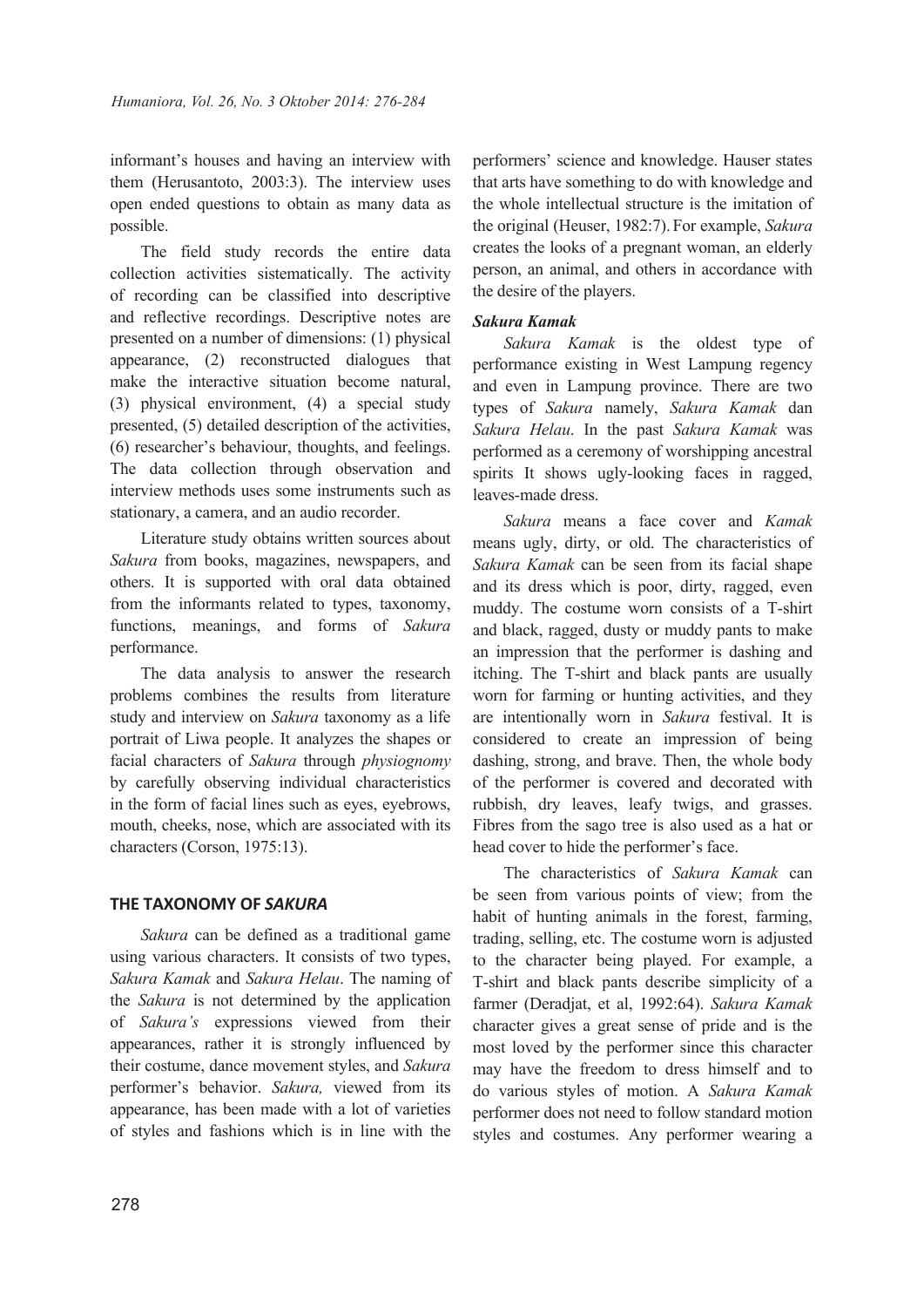dirty, ragged, rubbish-covered cloth and acts in a free way is called a *Sakura Kamak*. The audience will immediately acknowledge his bravery and strength.

There are several distinctive characteristics of *Sakura Kamak*, they are: (1) played by a married, or elderly person with strong body and able to perform fast and nimble movements, (2) the center of attention of the audience, because it is the most awaited in *Sakura* festival, and (3) performing *nyakak buah* (a game of climbing a betel nut tree, which is the core event during the *Sakura* festival).

#### **Sakura Helau**

The performer of *Sakura Helau* has a goodlooking face in good clothing. It is an outgrowth of *Sakura Kamak* with many types including *Sakura Pudak Api, Sakura Kebayan, Sakura Tuha, Sakura Ngandung, Sakura Nyakak Buah,* and *Sakura Seribu Wajah*.

*Helau* means clean and nice. The term *Sakura Helau* reflects the costumes worn. This type of *Sakura* plays a human character wearing complete and neat clothes. The followings are several types of *Sakura Helau*.

#### *Sakura Pudak Api*

*Sakura Pudak Api* is a depiction of a baby. It is expected that the performer can mimic the behavior of a baby, either crying, laughing, or being sad. Similarly, the performer also has to wear baby clothes. The message conveyed in this *Sakura Pudak Api* is to remind parents to always look after and love their child because the child will one day replace their role of being parents.

#### *Sakura Kabayan*

*Sakura Kabayan* is a depiction of a bride. The performer of *Sakura Kabayan* is a man dressing like a woman. He should dress like a bride. The message obtained from the performance is to remind a woman to keep on being polite at the time of becoming a bride and it is expected that she is able to leave her bad habits when she is still single. In addition, there are still things that need to be paid attention by a woman when she is already married to a man. She is not only

expected to have a responsibility to her children and husband, but she also should be able to embrace the extended family of her husband since Lampungnese customary marriage adheres to male lineage. This is considered the most severe for a woman who is already married that is to take responsibility for the extended family. However, the role and responsibility of a husband in Lampungnese custom are more difficult than a wife. To cope with this kind of problem, a sense of togetherness in taking care of a marriage life is highly required.

#### *Sakura Tuha*

Someone who plays *Sakura Tuha* is expected to dress like an elderly person and be able to act like an elderly person. It describes a character of someone who is very old. The choice of this character depends on the *Sakura* performer. He may have a wise, flirty, fussy, arrogant, and lazy character. This *Sakura* performance does not only make the audience impressed and amazed with his behavior of being wise, but some of the audience may also feel amused. It is a reflection of *Sakura Tuha* character that is expected to become a mental picture of the social life of people of Liwa.

#### *Sakura Ngandung*

Someone who plays *Sakura Ngandung* is expected to dress like a pregnant woman. The performer does not hesitate to wear a skirt and put a pillow on his stomach so that he looks and behaves like a pregnant woman. He walks very slowly and sideways just like a pregnant woman does, while his hand strokes his stomach and occasionally points to men. It means that the pregnancy may result from a legal marriage or not, so the audience, especially woman audience, laughs a lot when they watch the style and behavior performed by the *Sakura Ngandung* performer. It has a deep meaning to women who watch the performance; it depends on their own points of view (Deradjat et al, 1992:69).

Lampungnese people, in general, simply call the terms either *Sakura Kamak* or *Sakura Helau* as *Sakura*. Therefore, it is more general and easy to keep in mind to simply mention *Sakura* to refer to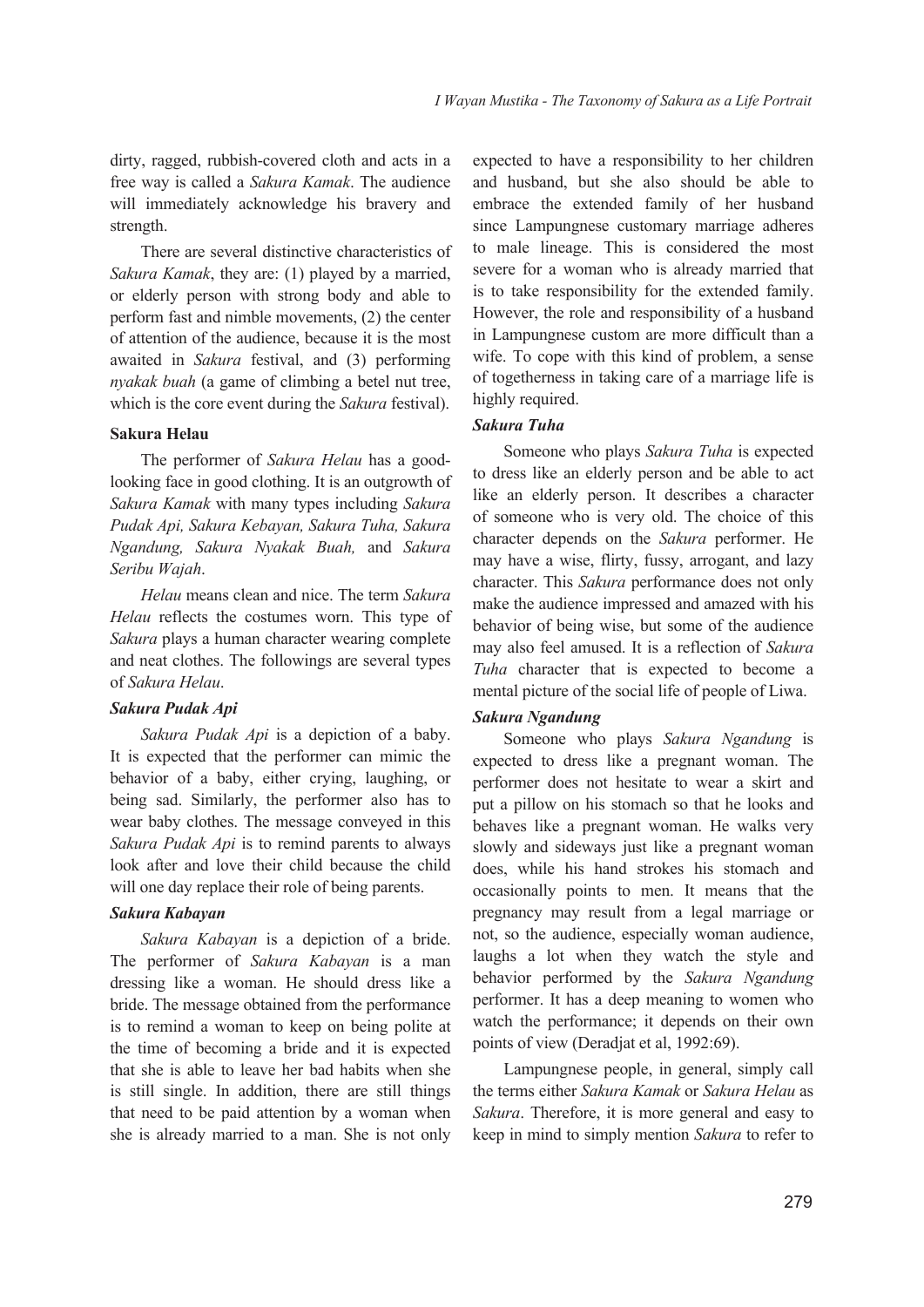those *Sakuras*. In addition, by simply mentioning *Sakura* to refer to both types of *Sakura*s, these two types of performing arts do not seem separate from each other since this art of *Sakura* has various shapes of appearances and characters in accordance with the eagerness of the performers.

## **THE CHARACTERIZATION OF** *SAKURA* **FACES**

*Sakura* is a performance that has several appearances depending on the order, time, and place of performace. In addition, *Sakura* has the most important parts in each show as supporters that are closely related each other. As stated by Richard Corson in his book *Stage Makeup* that the practice of linking physical appearance with character and personality is defined by dictionary as Physiognomy. The basic understanding of physiognomy can help actors to design their facial characters (Corson, 1975:13). However, the most fundamental thing in *Sakura* performance is its shapes of its irregular facial lines. From physiognomic point of view, each character can also be observed through lines of eyes, eyebrows, and nose shape (Corson, 1975:19).

The characterization of *Sakura*, in general, depends on the eagerness of the performer. No specific rule or obligation is imposed to the *Sakura* performer. Furthermore, R.M. Soedarsono, classifies types of mask into three broad categories, namely (1) mythological creatures, (2) faces of style, and (3) realistic faces. *Topeng* (mask) which represents a mythological creature, such as a giant, is considered something mythical and used as a source of protection by people who conserve ancient cultural forms. The staging of this kind of *topeng* can be found in Kalimantan, Sulawesi, Irian Jaya, and Bali. *Topeng*, in Bali, is considered sacred which includes *Barong Ket, Barong Macan, Barong Bangkal, Barong Lembu,* and *Barong Landung*.

The characterization of *topeng* can be classified into four, namely Giant, Monkey, Mankind, and *Punakawan* (clown) faces that amuse the audience. *Topeng* character, which is made from wood, is also based on colors.

Aggressive evil characters are painted dark red or reddish brown, while good characters, such as Rama, Sita, and Laksmana, are painted bluish green, yellow, and white (Soedarsono, 1998:42- 43). However, according to John Emigh in his book *Masked Performance: the Play of Self and Other in Ritual and Theatre*, that not all *topengs* depict creatures of another world. *Topeng* also serves to demonstrate the essence of human characteristics in history, legend, and modern society (Emigh, 1996:105).

*Sakura's* expression is a disclosure of visual characters in facial shapes, colors, and dress characteristics. The identity characterization of *Sakura* in West Lampung differs from the identity characterization of masked performing arts on Java Island. It is freer to express physical characteristics in *Sakura*. This tendency can be seen from the diversity of facial shapes and coloring of *Sakura* by different performers.

There are several *Sakura's* characters preserved in Lampung State Museum made by Pirdaus. They were the results of a search by the Museum officials in 1972 and 1991. The search was conducted in Liwa, West Lampung, especially in Kenali, Canggu, Kegeringan, Sukabumi, and Kuta Besi villages. Most of the *Sakura's* characters made by Pirdaus were found in Sukabumi village, and a *Sakura* called *Sakura Satria* was found in Kenali village. Sakura's characters made by Pirdaus describe the lives of *buay tumi* people imagined as brave, strong, and black people. In addition, the identification of the identity characterization of the *Sakura* performers was associated with the characters which were once played in *Sakura* parade. The identification of the characters was based on the motion styles of those who played a human character in his sociocultural environment. *Sakura* made by Pirdaus was taken by the Lampung State Museum since it is considered appropriate and represents the characters of *Sakura Kamak's* facial shapes of *buay tumi* (Mustika, 2011:188).

Character classification of the *Sakura* made by Pirdaus was documented by the Lampung State Museum; the length and width of the *Sakura*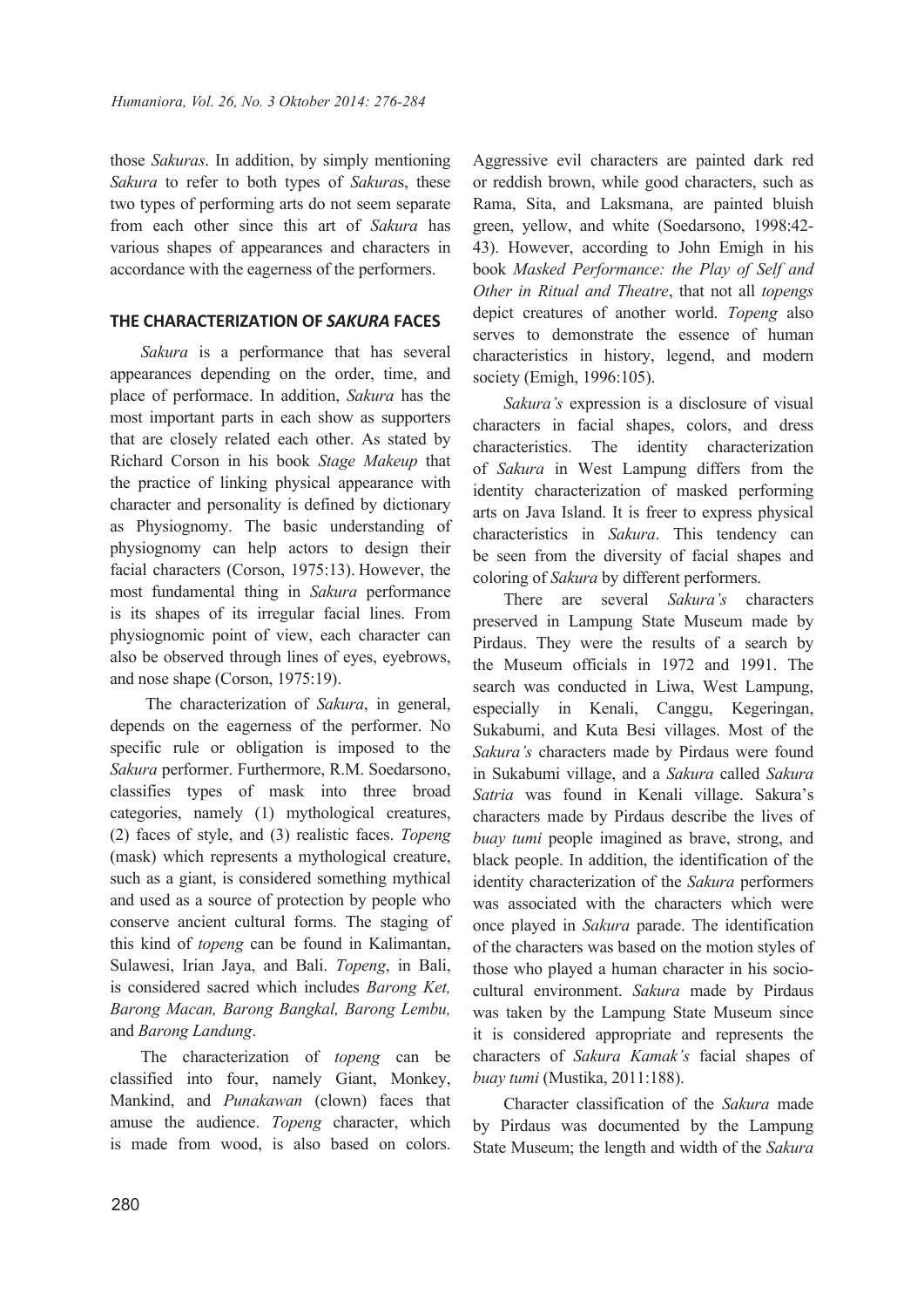were measured, the color and *Sakura* shape were identified. It was also published through catalogs for the benefit of the museum visitors. The member of *Sakura* includes:

### *Sakura Anak*

*Sakura Anak* was made by Pirdaus in Sukabumi Babalau village, Liwa, West Lampung. Its shape was analyzed and measured by Lampung State Museum as a collection for ease of explanation to visitors. It is quite small, 19 cm in length and 14.5 cm in width. The eyes are wideopen with a flat nose. Its mouth is a little closed and forward, its facial expression looks sulky like he is about to cry. The face of this *Sakura Anak* looks plain and black (Katalog Topeng Lampung, 2009:4).

## **Picture 1** *Sakura Anak* **used on** *Sakura* **parade** (Documentation: Lampung State Museum, 2009).



### *Sakura Tuha*

*Sakura Tuha* was made by Pirdaus in Sukabumi Babalau village, Liwa, Lampung Barat. It has also been identified and used as a collection by Lampung State Museum. It is 32 cm in length and 18.18 cm in width and used on *Sakura* parade. Its facial expression represents an elderly person's face. Its sparse hair is neatly combed backwards. Its nose is medium square with glazed sleepylooking eyes. Its lips are open showing its upper teeth, black lower teeth, and three false upper teeth. Its lower lip is thick. Its facial wrinkles represent that this character is very old, it can be seen from the lines on both cheeks. Its face is ovalshaped and black (Katalog Topeng Lampung, 2009:5).

# **Picture 2** *Sakura Tuha* **used on** *Sakura* **parade** (Documentation: Lampung State Museum, 2009).



## *Sakura Ksatria* **(knight)**

*Sakura Ksatria* was found in Kenali village, Liwa, West Lampung, it is kept in Kenali Customary Hall. It has also been identified and used as a collection in Lampung State Museum. The name of *Ksatria* (knight) itself is adapted from its facial shape. It is 32 cm in length and 24 cm in width. It is oval-shaped with a slightly pointed chin. Its eyes are concave and round. Its nose is a little long, and its mouth is open. Sculptured arches can be seen on both cheeks of this *Sakura* which represent that this *Sakura* is strong and brave (Katalog Topeng Lampung, 2009:6).

# **Picture 3**

*Sakura Ksatria* **used on** *Sakura* **parade** (Documentation: Lampung State Museum, 2009).



## *Sakura Cacat* **(disabled)**

*Sakura Cacat* was made by Pirdaus in Sukabumi Babalau village, Liwa, West Lampung. It has been analyzed and used as a collection by Lampung State Museum for ease of explanation to visitors. It has a square-shaped face, big round protruding eyes, a flat nose, and an open mouth with a cleft lip. In addition, its right cheek is more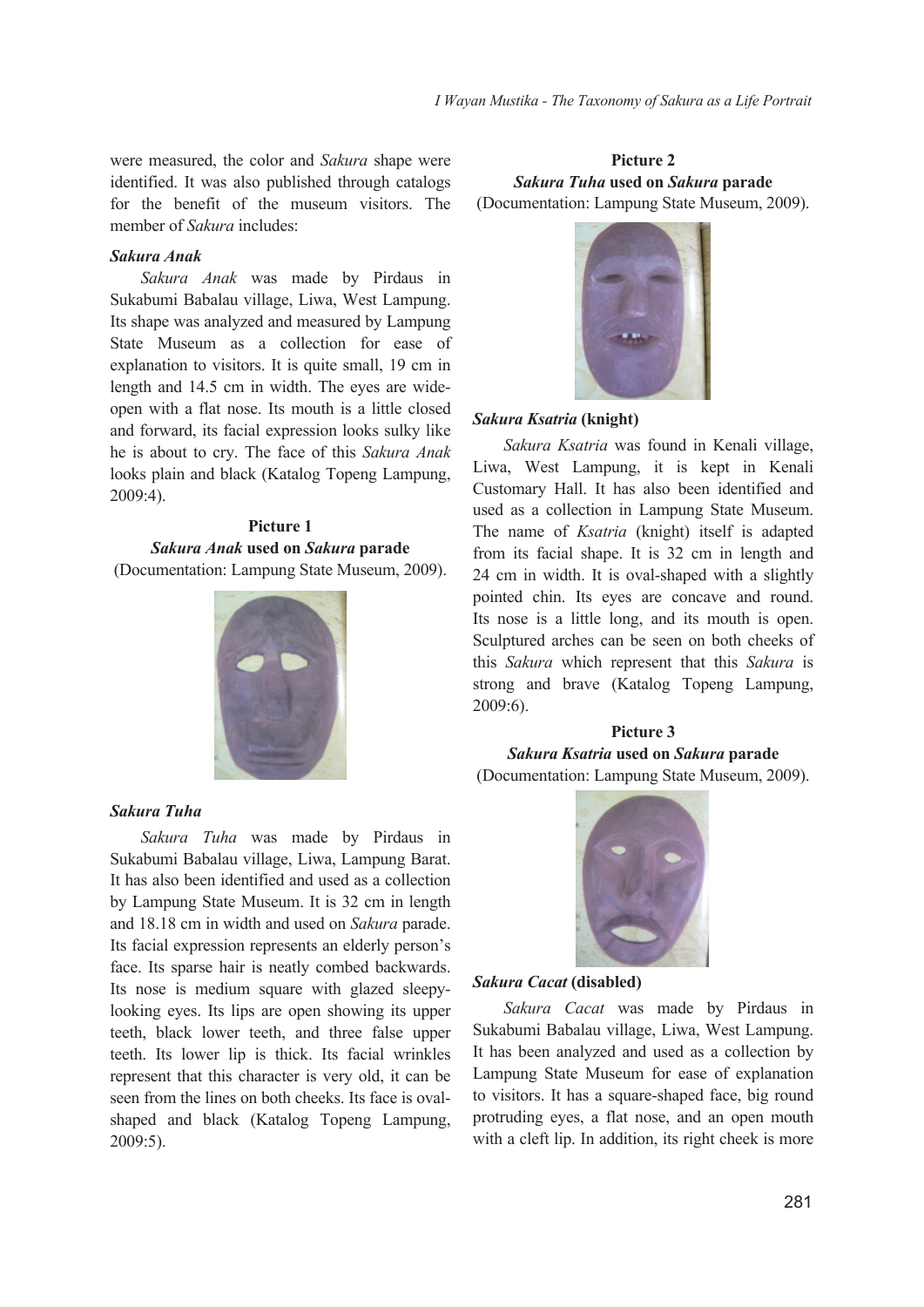protruding compared to that of its left cheek, which is quite flat. At a glance, the size of its face looks unbalanced between its shape of eyes, cheeks, and lips (Katalog Topeng Lampung, 2009:7).

H. Noosten and Von Koenigswald state that in the making of a *topeng* (mask), an artist is inspired by the real world, such as human diseases. This leads the artist to make a *topeng* with irregular shapes or resembling the sick. For example a *topeng* with only one eye, a big nose, a wide mouth, long teeth, and big cheeks. Examples of these so-called strange *topengs* are Balinese and Javanese *topengs* which are widely used in a performance, which include *Buto Terong, Pentul, and Togog topengs*. *Buto Terong topeng* has a very big nose like an eggplant and a very big mouth hole with four fangs. *Pentul* has a characteristic of a blunt cylindrical nose. *Togog* has a snout which resembles a monkey, a thick upper lip, and a small nose (Koenigswald, 1937:311-314).

## **Picture 4**

*Sakura Cacat* **used on** *Sakura* **parade** (Documentation: Lampung State Museum, 2009)



*Sakura Raksasa* **(giant)** 

*Sakura Raksasa* was found in Skala Berak, in Canggu village more precisely. It is kept in Customary Hall, Canggu village. No one knows exactly when and who made it. It has also been identified and used as a collection of Lampung State Museum. It has a very large face, 37 cm in length and 27 cm in width. Its eyes are round with glaring eye holes. It also has a big trunkshaped nose bending to the right. Its lips are thick and wide-open with two false teeth. Its mouth is upward towards right position. Its facial expression is frightening and black (Katalog

Topeng Lampung, 2009:8).

## **Picture 5**

*Sakura Raksasa* **used on** *Sakura* **parade**

(Documentation: Lampung State Museum, 2009)



#### *Sakura Binatang* **(animal)**

*Sakura Binatang* was made by Pirdaus in Sukabumi Babalau village, Liwa, West Lampung. It has also been identified and used as a collection of Lampung State Museum. It is 18.5 cm in length and 13 cm in width. It is often called as *Sakura Beruk* by Babalau people. Its face looks like a monkey. It has a furrowed forehead, its eyes resemble a crescent moon. Its nose is flat, small, and snub-nosed. Its mouth is tapering and slightly wide. Its cheeks are rather round and creased (Katalog Topeng Lampung, 2009:9).

## **Picture 6** *Sakura Binatang* **or** *Beruk* **used on** *Sakura* **parade**

(Documentation: Lampung State Museum, 2009)



Of some *Sakura*'s appearances staged nowadays, the *Sakura's* characters like those stored in Lampung State Museum are rarely used. The participants in Liwa, West Lampung, today can determine shapes of *Sakura*, dress, and also attractions played more freely.

The appearances of *Sakura* which are now more attractive are adapted from either urban life style or television. Young men playing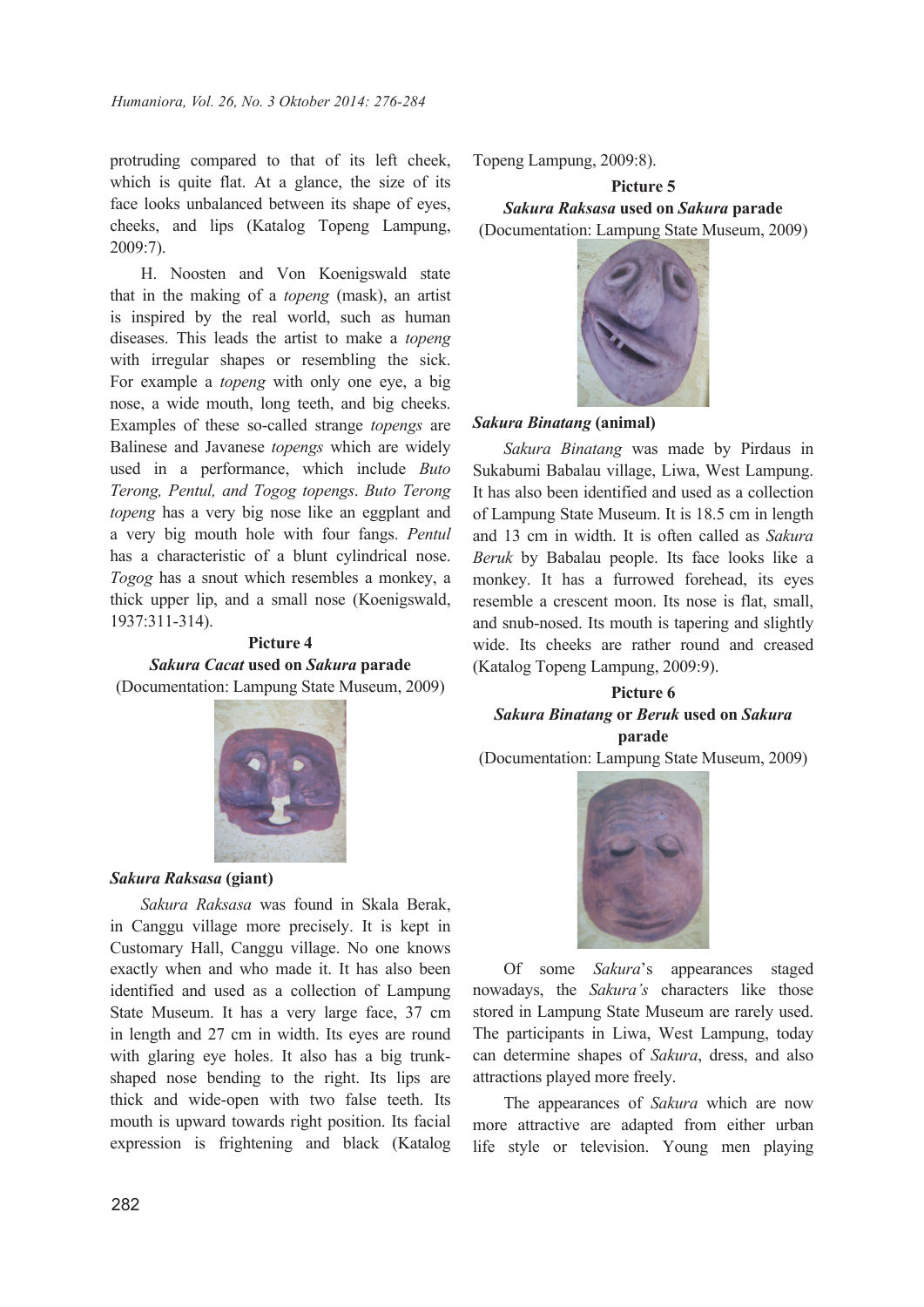*Sakura* always make a surprise in each *Sakura* performance in that they apply urban cultural influences as an expression of something new. Herdani argues that cultural changes that take place in rural society can be separated from urban cultural influences that infiltrate to the rural area. The entry of electricity, television, newspaper, telephone, and other technologies are the front doors of city cultural infiltration into villages. Thus, they have, indirectly, resulted in changes towards performing arts especially *Bajidoran* arts, public mindset, life style, and they have also made an impact on the sustainability of rural livelihoods (1999:176).

#### **CONCLUSION**

A region has a great local wisdom when a cultural product of the region can be conserved and developed in accordance with its history. The cultural product of *Sakura* is a history which has proved that Lampung, especially West Lampung, has had a civilization that has produced a culture. The culture reflects that thoughts and knowledge had developed at that time. *Sakura* is the embodiment of characters manifested in the form of West Lampung *Sakura* art. The characteristics can be customized and named according to the shape and form of the *Sakura* itself. For example, types of *Sakura*, *Sakura Helau* and *Sakura Kamak,* which are included in the classification, have their own more specific descriptions according to the characters and shapes that are made. The taxonomy of *Sakura* can provide a life portrait of Liwa people who are friendly, polite, and uphold fraternity and mutual aid in social life. This portrait reflects that Liwa where the people have a *saibatin* custom is sensitive to development, yet still conserves the tradition. It should be realized that *topeng* arts exist not only in Java and Bali, but also in Lampung which is called *Sakura*.

It is wise if the cultural property of *Sakura* can be developed according to the development of science and knowledge tailored to today's situation. This is a form of conservation and development of culture. People are not only

expected to be cultural connoisseurs but also required to be actors or promoters of the culture towards a more creative direction and reflect individuals who have good knowledge.

#### **REFERENCES**

- Corson, Richard. (1975). *Stage Makeup*. Fifth Edition. Englewood Cliffs, New Jersey: Prentice-HallInc.
- Endjat Djaenu Deradjat, Oki Laksito, Bambang S.W. (1992). *Topeng Lampung: Tinjauan Awal Dramatari Tupping dan Pesat Sakura*. Lampung: Museum Negeri Lampung.
- Emigh, John. (1996). *Masked Performance: The Play of Self and Other in Ritual and Theatre*. Philadelphia: University of Pennsylvania Press.
- Hauser, Arnold. (1982). *The Sociology of Art*. Terj. Kenneth J. Northcott Chicago: The University of Chicago Press.
- Herdiani, Een. (1999). "Bajidoran sebagai Pertunjukan Hiburan Pribadi pada Masyarakat Karawang Kontinuitas dan Perubahan". Tesis sebagai syarat untuk mencapai derajat Sarjana S-2, pada Program Pengkajian Seni Pertunjukan, Program Pascasarjana Universitas Gadjah Mada Yogyakarta.
- Herusantoto, Budiono. (2003). *Simbolis dalam Budaya Jawa*. Cetakan V. Yogyakarta: Hanindita Graha Widia.
- Katalog Topeng Lampung, (2008). Dinas Kebudayaan dan Pariwisata UPTD Museum Negeri Propinsi Lampung.
- Katalog Topeng Lampung. (2009). Dinas Kebudayaan dan Pariwisata UPTD Museum Negeri Propinsi Lampung.
- Mustika, I Wayan. (2007). "Membangkitkan Kembali Tari Bedayo Tulang Bawang di Kota Menggala Lampung." *Jurnal Humaniora, 19*, 135-142.
- \_\_\_\_. (2011). "Perkembangan Bentuk Pertunjukan Sakura dalam Konteks Kehidupan Masyarakat Lampung Barat Tahun 1986-2009", Disertasi sebagai Syarat Menempuh Program Doktor/